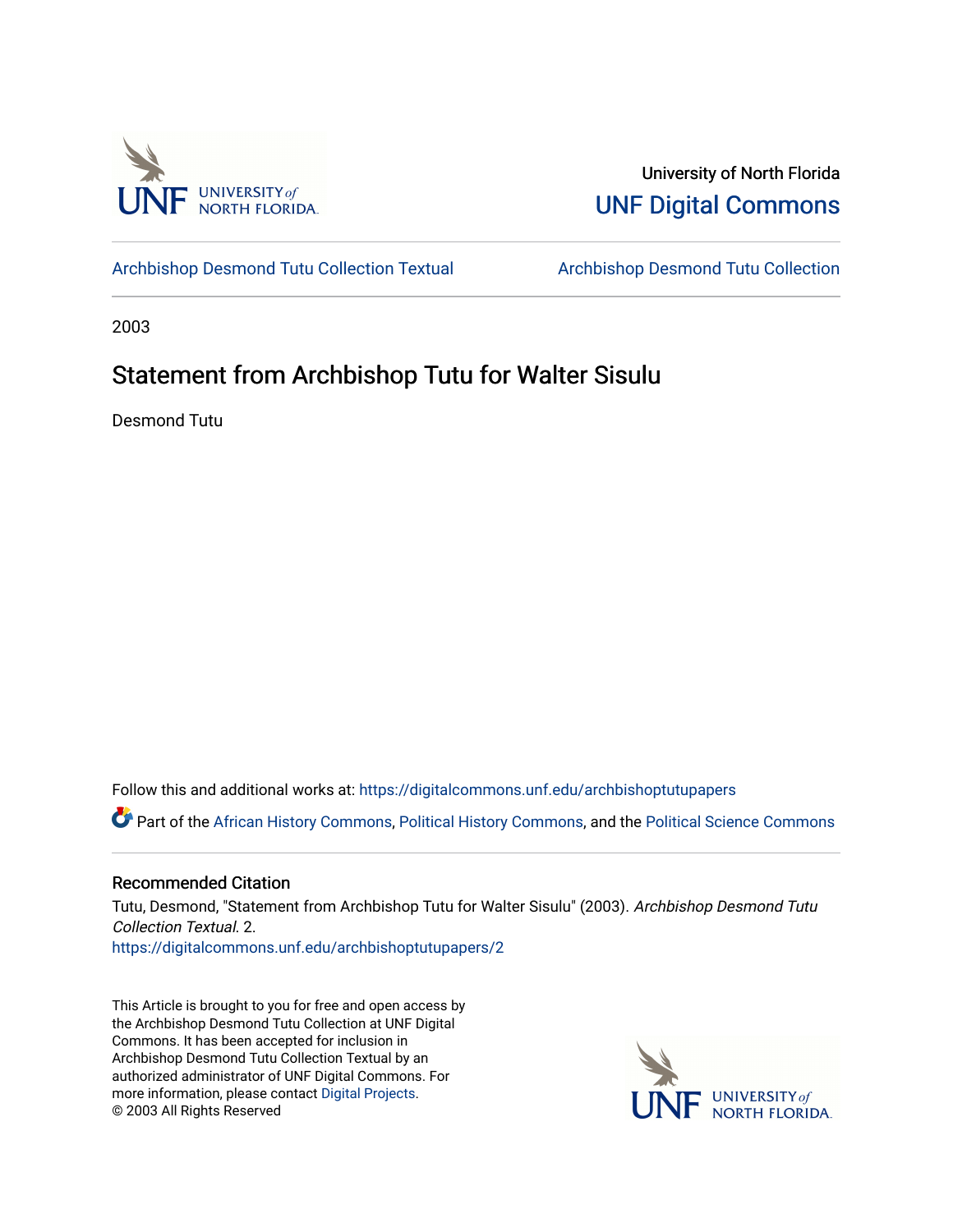## **Statement from Archbishop Tutu for Walter Sisulu**

An outstanding stalwart of our struggle has fallen. We give thanks to God for his dedication and commitment and his remarkable humility. We owe a great deal to him an unpayable debt for what he and his family have contributed to our struggle and the establishment of freedom, justice and democracy.

He was a great man, one of the greatest sons of our soil who mentored Nelson Mandela and did not mind playing second fiddle. He was not interested in personal kudos. We are where we are today because of this great man whose name will forever be blazoned in letters of gold in the annals of our beloved land and mother continent. Our deepest condolences to Sis Albertina and the entire Sisulu clan. God be praised.